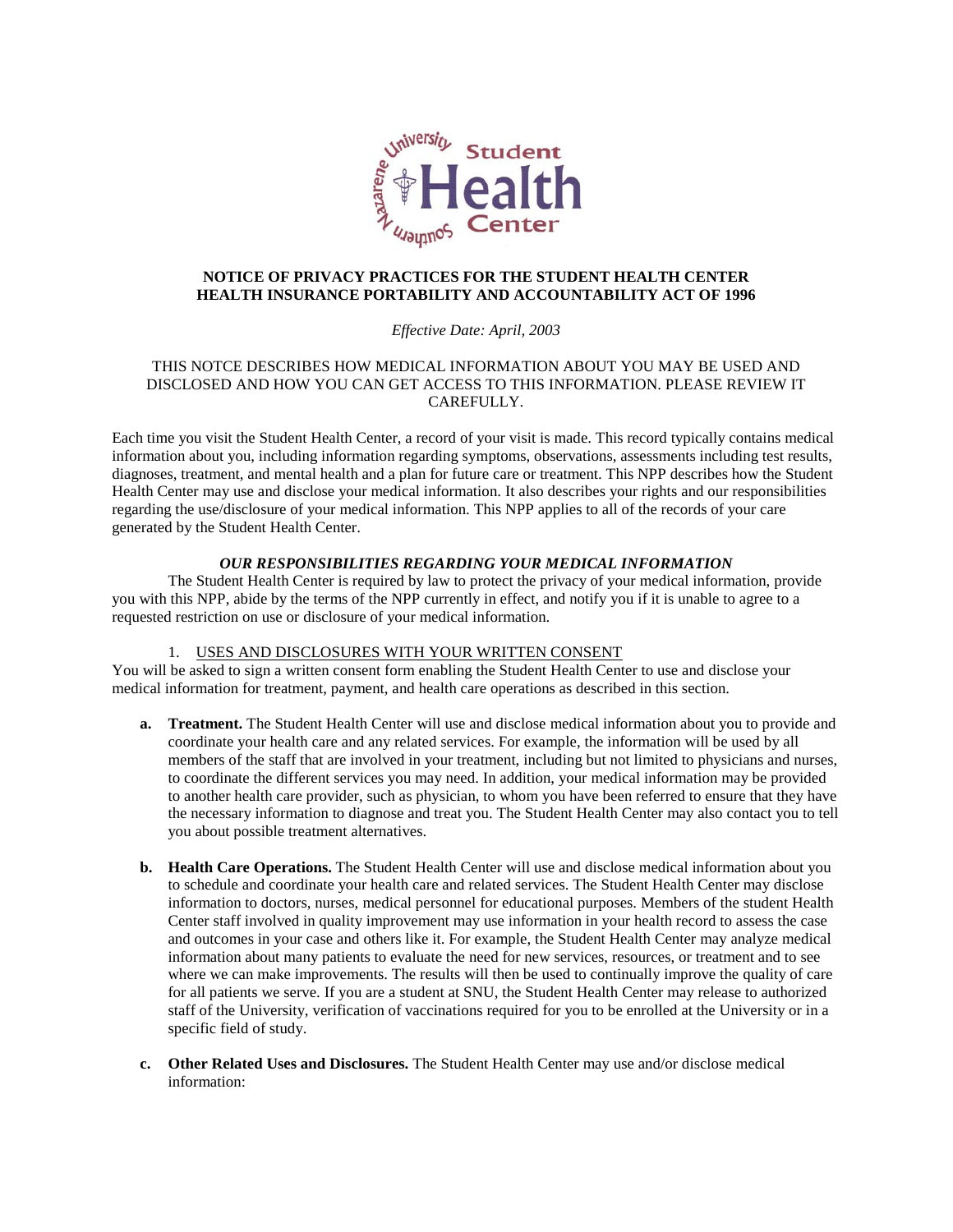- To business associates, when we have contracted out for services, so that they can perform the job we've asked them to do, and to bill you or your third party payer for services rendered.
- To a friend or family member who is involved in your care. If you are not present and able to agree or object, such communications shall be made only by authorized healthcare providers when, in their professional judgment, such disclosure is in your best interest.

## 2. USES AND DISCLOSURES WITHOUT YOUR CONSENT

In certain situations, the Student Health Center may use or disclose medical information about you without your consent or authorization, for example, when there is an emergency or when there are substantial communication barriers to obtaining consent from you. Further, the Student Health Center may use or disclose your medical information without your consent or authorization in the following circumstances:

- **a. As required by law.** The Student Health Center may use and disclose medical information to the following types of entities, including but not limited to:
	- Food and Drug Administration
	- Public Health authorities or legal authorities charged with tracking, preventing or controlling diseases ( e.g., STDs, HIV), injuries or disabilities
	- Workers compensation agents
	- Military command, national security or intelligence authorities
	- Health oversight agencies
- **b. Law Enforcement/Legal Proceedings.** The Student Health Center may disclose health information for law enforcement purposes as required by law or in response to a valid subpoena or other legal process.
- **c. Research.** The Student Health Center may disclose medical information to researchers when their research has been approved by an institutional review board that has to review the research proposal and establish protocols to ensure the privacy of your medical information.

## 3. OTHER USES AND DISCLOSURE OF MEDICAL INFOMRATION BASED ON YOUR AUTHORIZATION.

Other uses and disclosure of medical information not covered by this NPP or by the laws that apply to the Student Health Center will be made only with your written permission. If you provide the Student Health Center with permission to use or disclose your medical information, you may revoke that permission in writing at any time.

## *YOUR RIGHTS REGARDING YOUR MEDICAL INFORMATION*

You have the following rights regarding medical information we maintain about you.

- **Right to Inspect and Copy.** You have the right to inspect and copy medical information used to make decisions about your care. Usually, this includes medical records, but does not include some records such as psychotherapy notes. Your request must be submitted in writing on a form the Student Health Center will provide. A fee may be charged for the costs of processing your request.
- **Right to Amend.** If you feel that the medical information that the Student Health Center has about you is incorrect or incomplete, you may ask us to amend the information. To request an amendment to your record, you must submit your request in writing on a form that the Student Health Center will provide. You will be asked to provide a reason to support the request.
- **Right to an Accounting of Disclosures.** You have the right to receive a list of disclosures. This will not include all disclosures made. For example, this list will not include disclosures for treatment, health care operations, disclosures made prior to April 14 2003, or disclosures you specifically authorized. To request this list you must submit your request in writing on a form that the Student Health Center will provide.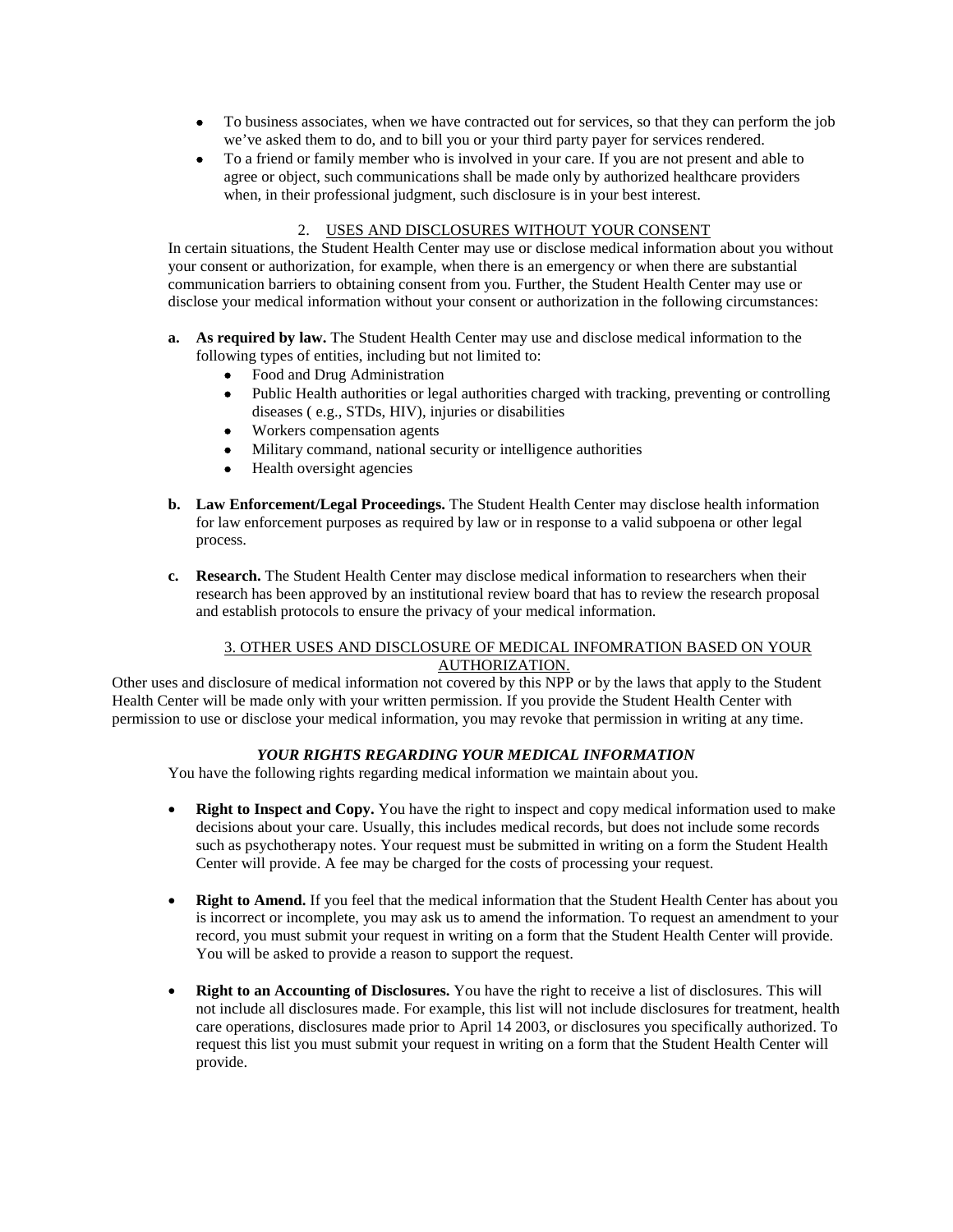- **Right to request restrictions.** You have the right to request a restriction or limitation on the medical information that the Student Health Center uses or discloses about you for treatment, payment or healthcare operations. The Student Health Center is not required to agree to your request. If the request is approved, the Student Health Center will comply with your request unless the information is needed to provide you emergency treatment. To request restrictions, you must make your request in writing on a form that the Student Health Center will provide.
- **Right to Request Confidential Communications.** You have the right to request that the Student Health Center communicate with you about medical matters in a certain way or at certain locations. You must make your request in writing on a form that the Student Health Center will provide. The Student Health Center will accommodate all reasonable requests.
- **Right to a Paper Copy of this Notice.** You have the right to obtain a paper copy of this NPP, and you may ask the Student Health Center to give you a copy of this NPP at any time. You may obtain a copy of the forms mentioned above by contacting the Student Health Center.

### *COMPLAINTS*

If you believe your privacy rights have been violated, you may file a complaint with the Student health Center by contacting the privacy officer at (405)491-6333. There will be no retaliation for filing the complaint.

### *CHANGES TO THIS NOTICE*

The Student Health Center reserves the right to change this NPP and the revised NPP will be effective for information that the Student Health Center already has about you as well as information received in the future. Should our practices change, the Student Health Center will post a revised NPP at their location in the Commons building. Paper copies will be available upon request.

#### *QUESTIONS AND INFORMATION*

If you have any questions about this notice, please contact our Privacy Officer at (405)491-6333.